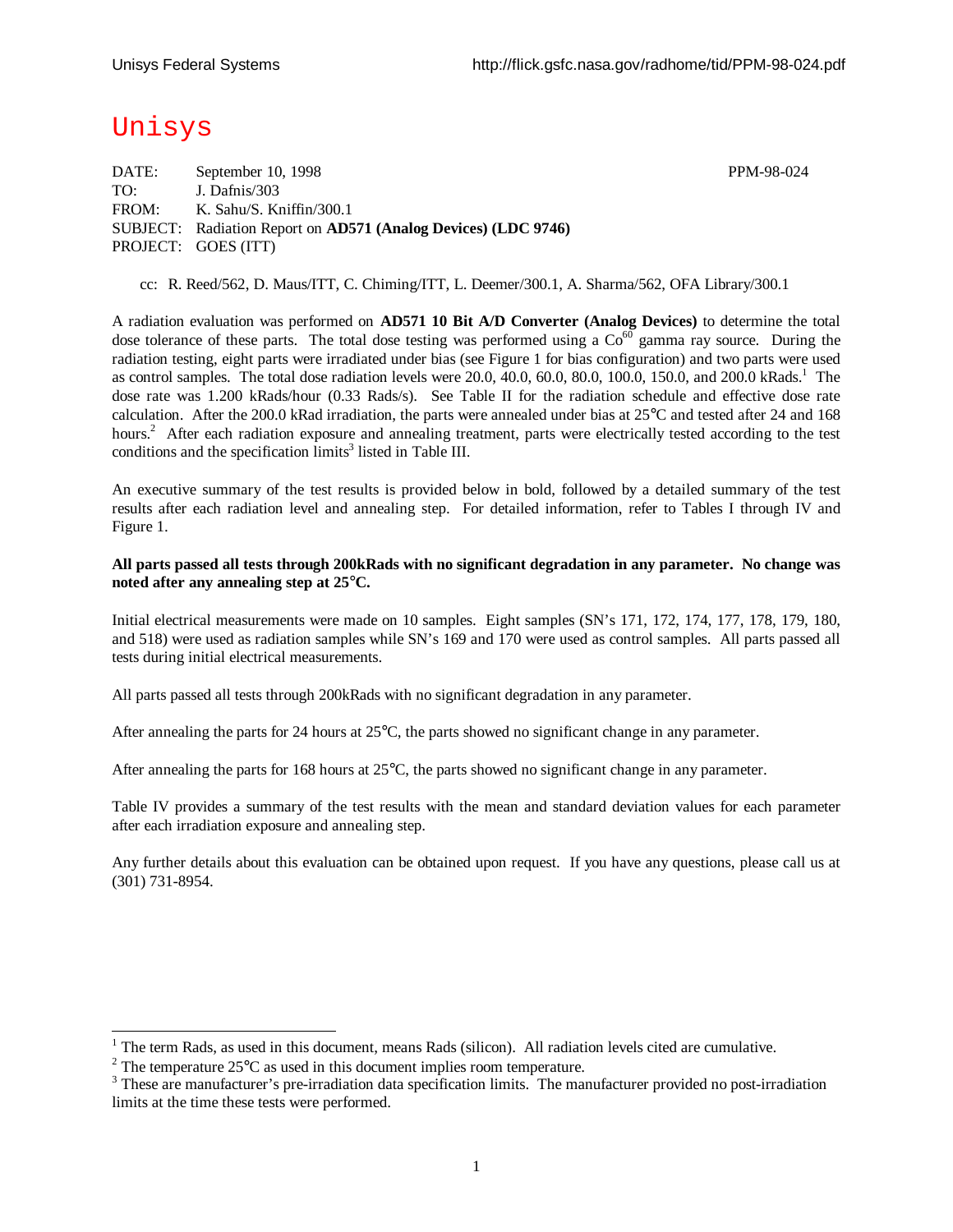#### \_\_\_\_\_\_\_\_\_\_\_\_\_\_\_\_\_\_\_\_\_\_\_\_\_\_\_\_\_\_\_\_\_\_\_\_\_\_\_\_\_\_\_\_\_\_\_\_\_\_\_\_\_\_\_\_\_\_\_\_\_\_\_\_\_\_\_\_\_\_\_\_\_\_\_\_\_\_\_\_\_\_\_\_\_\_\_\_\_\_\_\_ ADVISORY ON THE USE OF THIS DOCUMENT

The information contained in this document has been developed solely for the purpose of providing general guidance to employees of the Goddard Space Flight Center (GSFC). This document may be distributed outside GSFC only as a courtesy to other government agencies and contractors. Any distribution of this document, or application or use of the information contained herein, is expressly conditional upon, and is subject to, the following understandings and limitations:

(a) The information was developed for general guidance only and is subject to change at any time;

(b) The information was developed under unique GSFC laboratory conditions which may differ substantially from outside conditions;

(c) GSFC does not warrant the accuracy of the information when applied or used under other than unique GSFC laboratory conditions;

(d) The information should not be construed as a representation of product performance by either GSFC or the manufacturer;

(e) Neither the United States government nor any person acting on behalf of the United States government assumes any liability resulting from the application or use of the information.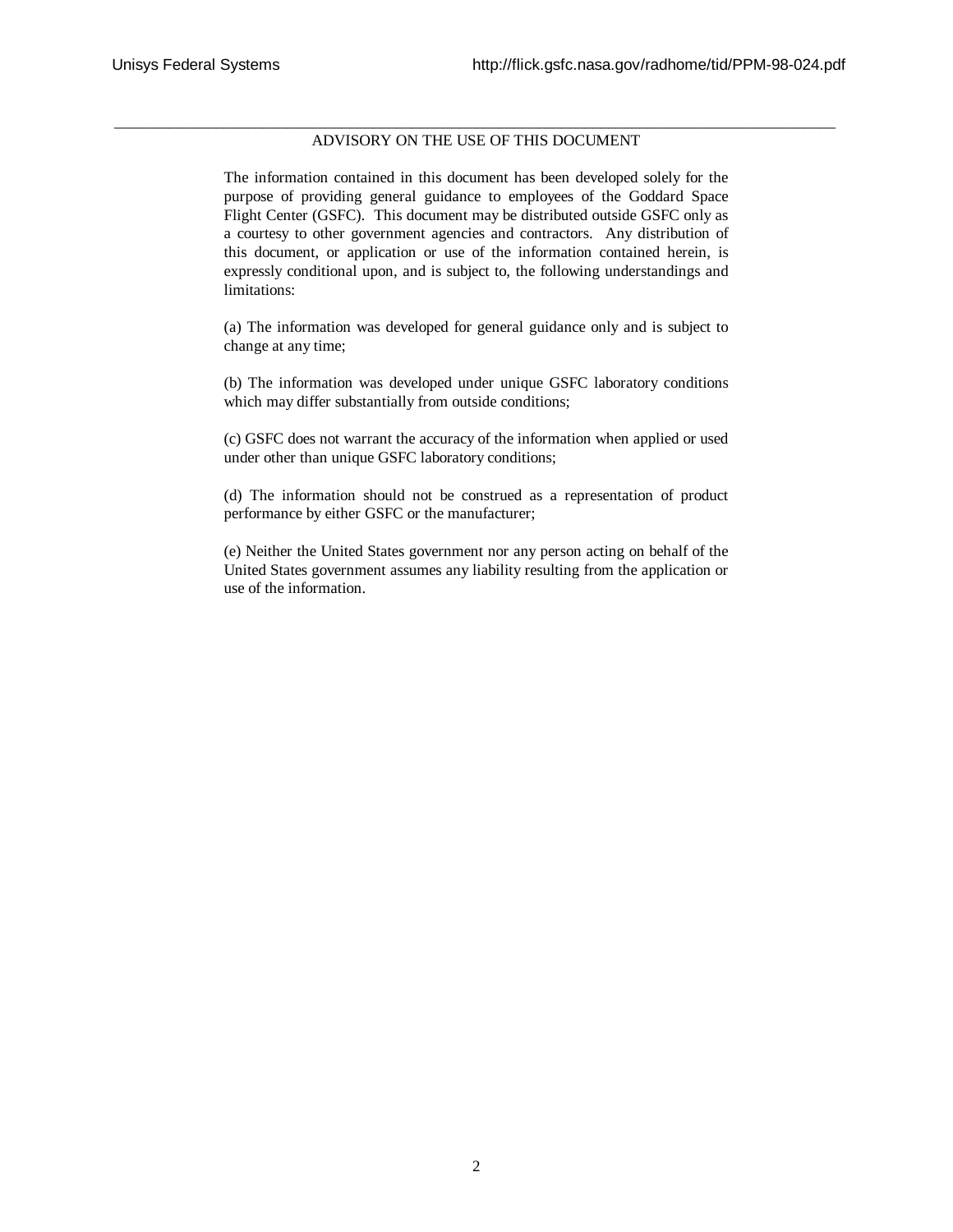

Figure 1. Radiation Bias Circuit for AD571

Notes:

- 1.  $V_{EE} = -15.0V \pm 0.5V$ .
- 2.  $V_{IN} = 5.0V \pm 0.5V$ .
- 3.  $V_{CC} = 5.0V \pm 0.5V$ .
- 4.  $R = 3.0k\Omega \pm 1\%, \frac{1}{4}W$ .
- 5. Add C = 3.3μF ±10% @50V tantalum capacitors to pins 10 and 12 of each device if needed to prevent oscillation.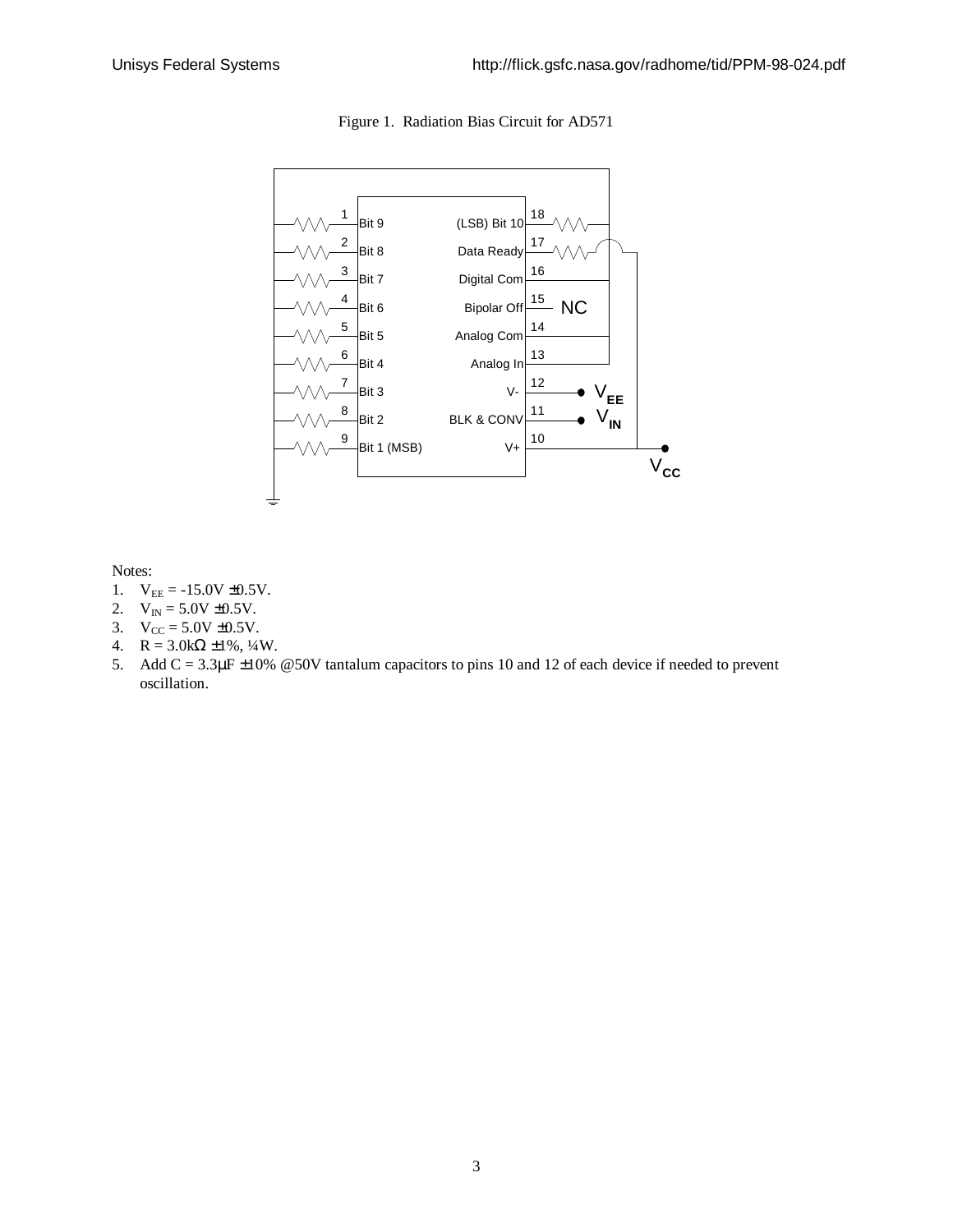| Generic Part Number:                        | AD571                                      |
|---------------------------------------------|--------------------------------------------|
| GOES (ITT) Part Number                      | AD571                                      |
| Charge Number:                              | C80709/C80825                              |
| Manufacturer:                               | <b>Analog Devices</b>                      |
| Lot Date Code (LDC):                        | 9746                                       |
| <b>Quantity Tested:</b>                     | 10                                         |
| Serial Number of Control Samples:           | 169, 170                                   |
| <b>Serial Numbers of Radiation Samples:</b> | 171, 172, 174, 177, 178, 179, 180, and 518 |
| Part Function:                              | 10 Bit A/D Converter                       |
| Part Technology:                            | Bipolar                                    |
| Package Style:                              | 18 Pin DIP                                 |
| Test Equipment:                             | A540                                       |
| Test Engineer:                              | S. Archer-Davies                           |

### TABLE I. Part Information

• The manufacturer for this part guaranteed no radiation tolerance/hardness.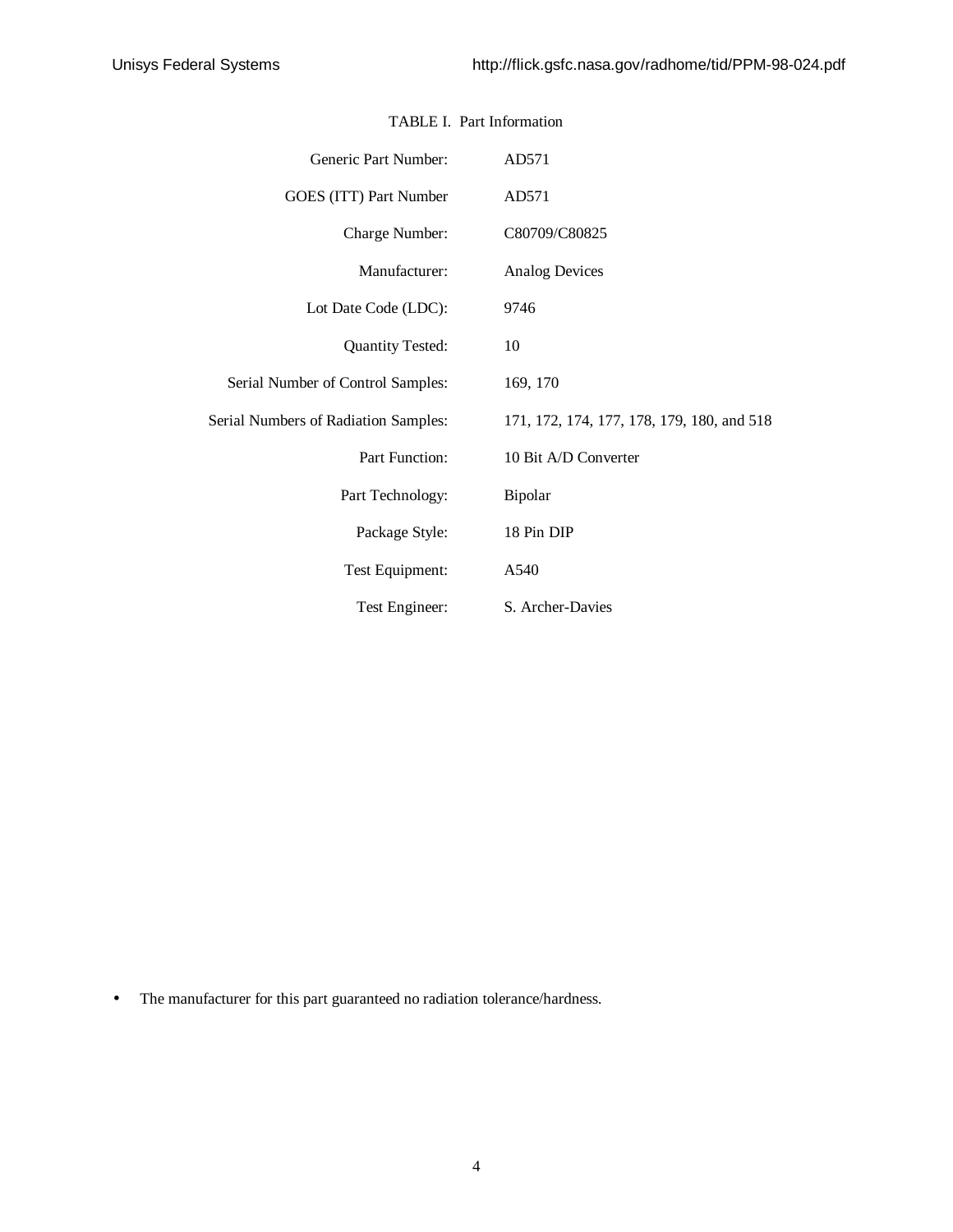| TABLE II. Radiation Schedule for AD571                                                                                                                                                                                                                                                                         |  |
|----------------------------------------------------------------------------------------------------------------------------------------------------------------------------------------------------------------------------------------------------------------------------------------------------------------|--|
|                                                                                                                                                                                                                                                                                                                |  |
|                                                                                                                                                                                                                                                                                                                |  |
|                                                                                                                                                                                                                                                                                                                |  |
|                                                                                                                                                                                                                                                                                                                |  |
|                                                                                                                                                                                                                                                                                                                |  |
|                                                                                                                                                                                                                                                                                                                |  |
|                                                                                                                                                                                                                                                                                                                |  |
|                                                                                                                                                                                                                                                                                                                |  |
|                                                                                                                                                                                                                                                                                                                |  |
|                                                                                                                                                                                                                                                                                                                |  |
|                                                                                                                                                                                                                                                                                                                |  |
|                                                                                                                                                                                                                                                                                                                |  |
| $E_{\rm{tot}}^{\rm{tot}}$ , $\mu_{\rm{tot}}$ , $D_{\rm{tot}}$ , $D_{\rm{tot}}$ , $D_{\rm{0.000}}$ , $D_{\rm{A}}$ , $D_{\rm{0.100}}^{\rm{tot}}$ , $D_{\rm{0.000}}$ , $D_{\rm{0.000}}$ , $D_{\rm{0.000}}$ , $D_{\rm{0.000}}$ , $D_{\rm{0.000}}$ , $D_{\rm{0.000}}$ , $D_{\rm{0.000}}$ , $D_{\rm{0.000}}$ , $D_{$ |  |

Effective Dose Rate = 200,000 RADS/14 DAYS=595.2 RADS/HOUR=0.16 RADS/SEC The effective dose rate is lower than that of the individual radiation steps as it takes into account the weekend and the extended step.

\* The annealing step was included due to the weekend.

PARTS WERE IRRADIATED AND ANNEALED UNDER BIAS, SEE FIGURE 1.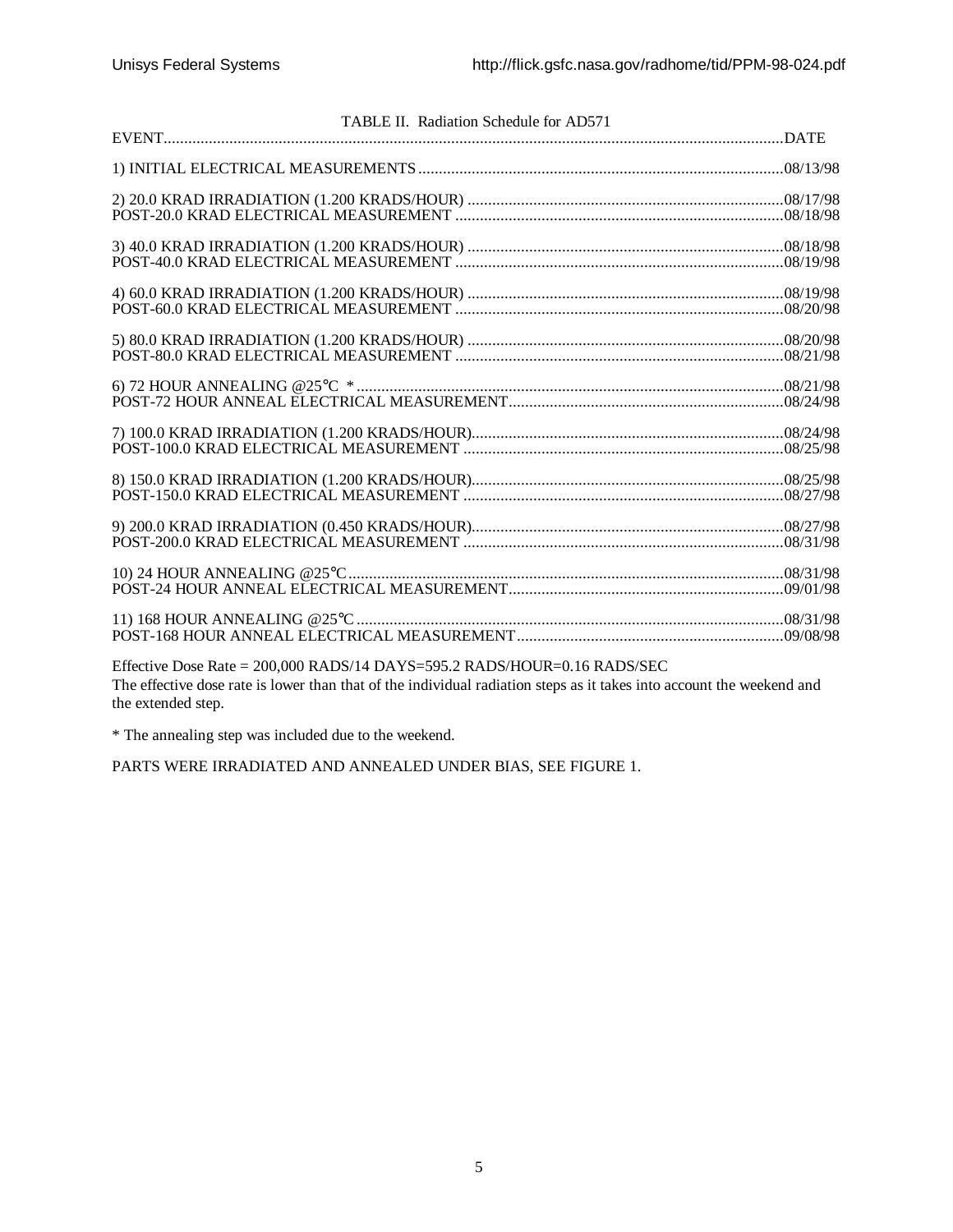| <b>Test</b>  |                        |                                                                                                      | Spec. Lim. |              |  |  |
|--------------|------------------------|------------------------------------------------------------------------------------------------------|------------|--------------|--|--|
| #            | <b>Parameter</b>       | Units Test Conditions /2                                                                             | min        | max          |  |  |
| 100          | <b>Missing Codes</b>   | Analog INPUT PIN: 0V to 10V                                                                          |            |              |  |  |
| 110          | <b>DNL</b>             | lsb Analog INPUT PIN: 0V to 10V                                                                      | 0.00       | 0.50         |  |  |
| 230          | full_scale_cal         | lsb Analog INPUT PIN: 9.99V                                                                          | $-3$       | 3            |  |  |
| 240          | bi-polar_zero          | <b>Isb</b> Analog <b>INPUT</b> PIN: 0V                                                               | $-1$       | 1            |  |  |
| 250          | uni-polar_offset       | Isb Analog INPUT PIN: 0V                                                                             | $-1$       | 1            |  |  |
| 260          | <b>PSRR 5V</b>         | $\text{lsb}$  4.5V < V + <5.5V                                                                       | $-2$       | $\mathbf{2}$ |  |  |
| 270          | PSRR_neg_15V           | $\text{lsb}$ -16V <v- <-13.5<="" td=""><td><math>-2</math></td><td><math>\mathbf{2}</math></td></v-> | $-2$       | $\mathbf{2}$ |  |  |
| 300          | <b>IIL_BLK_CONV</b>    | $mN_{\text{IN}} = 0V$                                                                                | $-100$     | 100          |  |  |
| 301          | <b>IIH BLK CONV</b>    | $mN_{\text{IN}} = 5V$                                                                                | $-100$     | 100          |  |  |
| 400-410 VOL  |                        | $mV I_{OL} = 3.0mA$ , bit 1 - bit 10, data_ready                                                     |            | 400          |  |  |
| 500-509 VOH  |                        | $V I_{OH} = -0.5mA$ , bit 1 - bit 10                                                                 | 2.400      |              |  |  |
| 600-609 IOZH |                        | $mA BLK_CNV = 5V$ , bit 1 - bit 10, $V_{IN} = 5V$                                                    | $-40$      | 40           |  |  |
| 700-709 IOZL |                        | $m\text{A}$ BLK CNV = 5V, bit 1 - bit 10, V <sub>IN</sub> = 0V                                       | $-40$      | 40           |  |  |
| 800          | <b>I_VPOS</b>          | $mA +V = 5.5V, -V = 16.5V$                                                                           | 0.0        | 10.0         |  |  |
| 801          | I VNEG                 | $mA +V = 5.5V, -V = 16.5V$                                                                           | $-15.0$    | 0.0          |  |  |
| 900          | <b>Conversion_Time</b> | $\text{ms}$ $T_{\text{MIN}} = T_{\text{MAX}}$ , BLK_CNV = 5V, bit 1 - bit 10, V <sub>IN</sub> = 5V   | 0.0        | 30.0         |  |  |

#### Table III. Electrical Characteristics of AD571 /1

Notes:

1/ These are the manufacturer's non-irradiated data sheet specification limits. The manufacturer provided no postirradiation limits at the time the tests were performed.

 $2/$  For all tests,  $+V = 5V$ ,  $-V = -15V$ , all voltages measured with respect to digital common, unless otherwise noted.